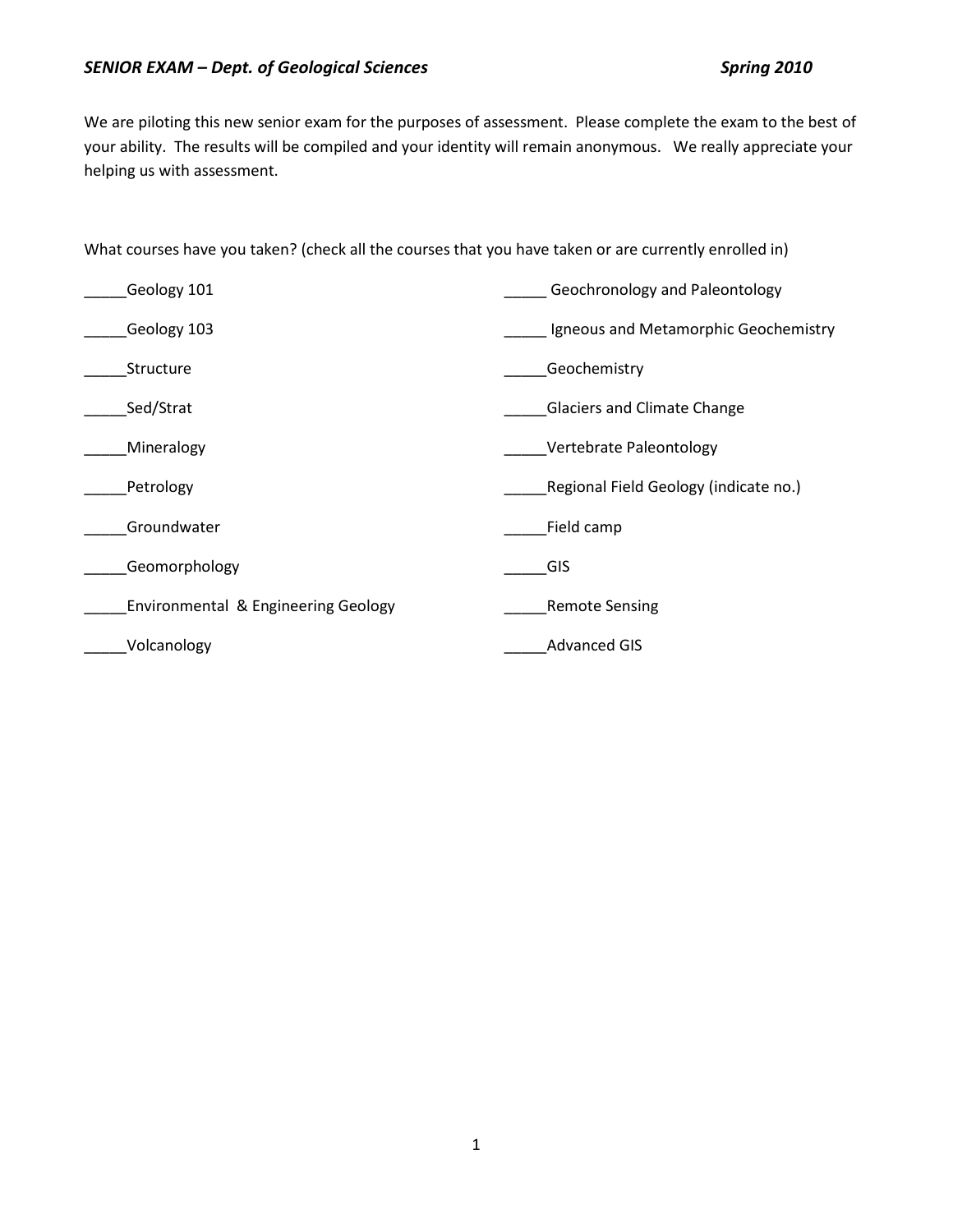

Label where earthquakes would occur with "star" symbols.

Rocks do not melt under "normal" geothermal conditions – why are magmas produced in large quantities in this setting?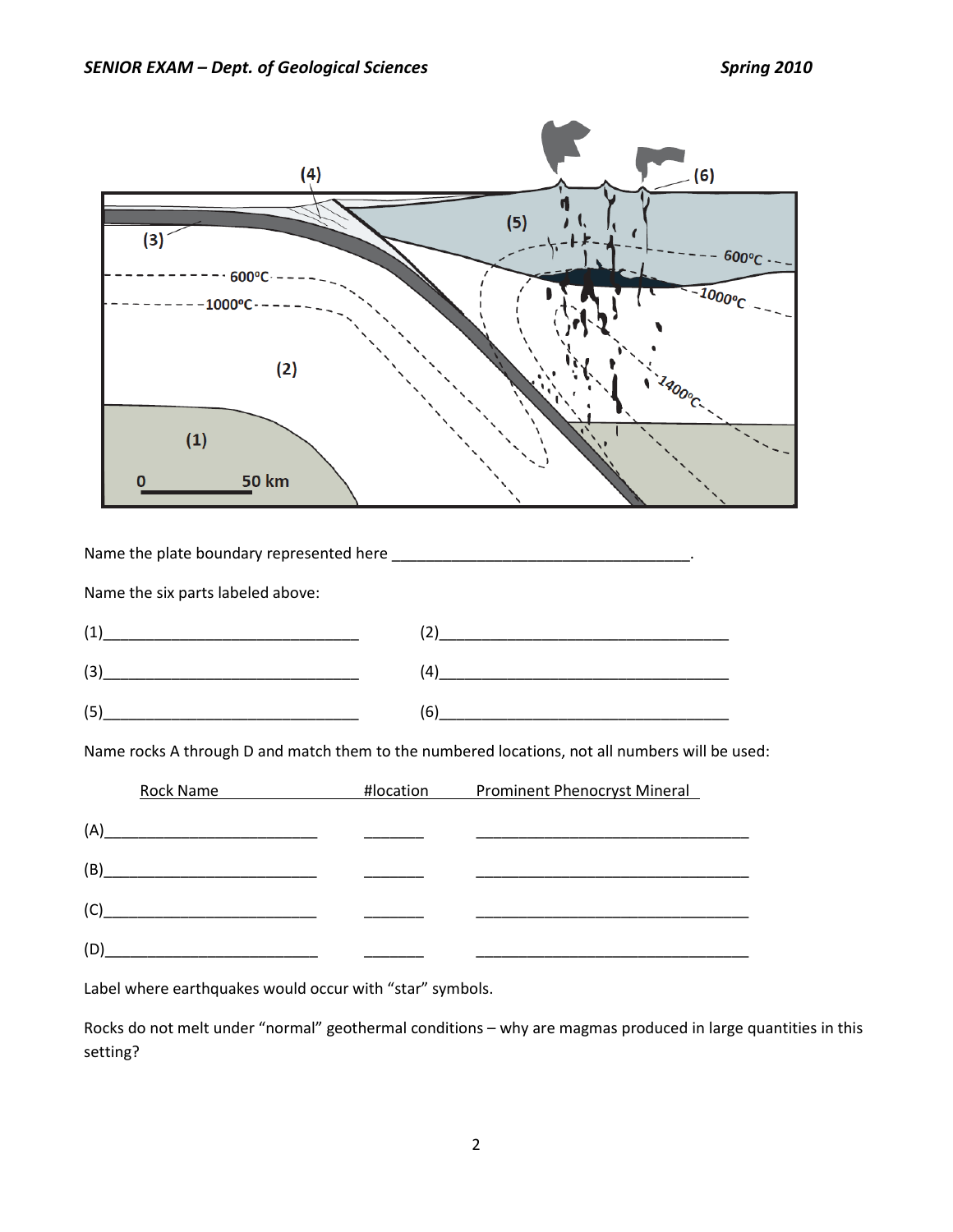

Name a geologic setting where you would find a suite of rocks that formed in conditions above.

- 1. Low P/T: \_\_\_\_\_\_\_\_\_\_\_\_\_\_\_\_\_\_\_\_\_\_\_\_\_\_\_\_\_\_\_\_\_\_
- 2. Medium P/T:
- 3. High P/T: \_\_\_\_\_\_\_\_\_\_\_\_\_\_\_\_\_\_\_\_\_\_\_\_\_\_\_\_\_\_\_\_\_\_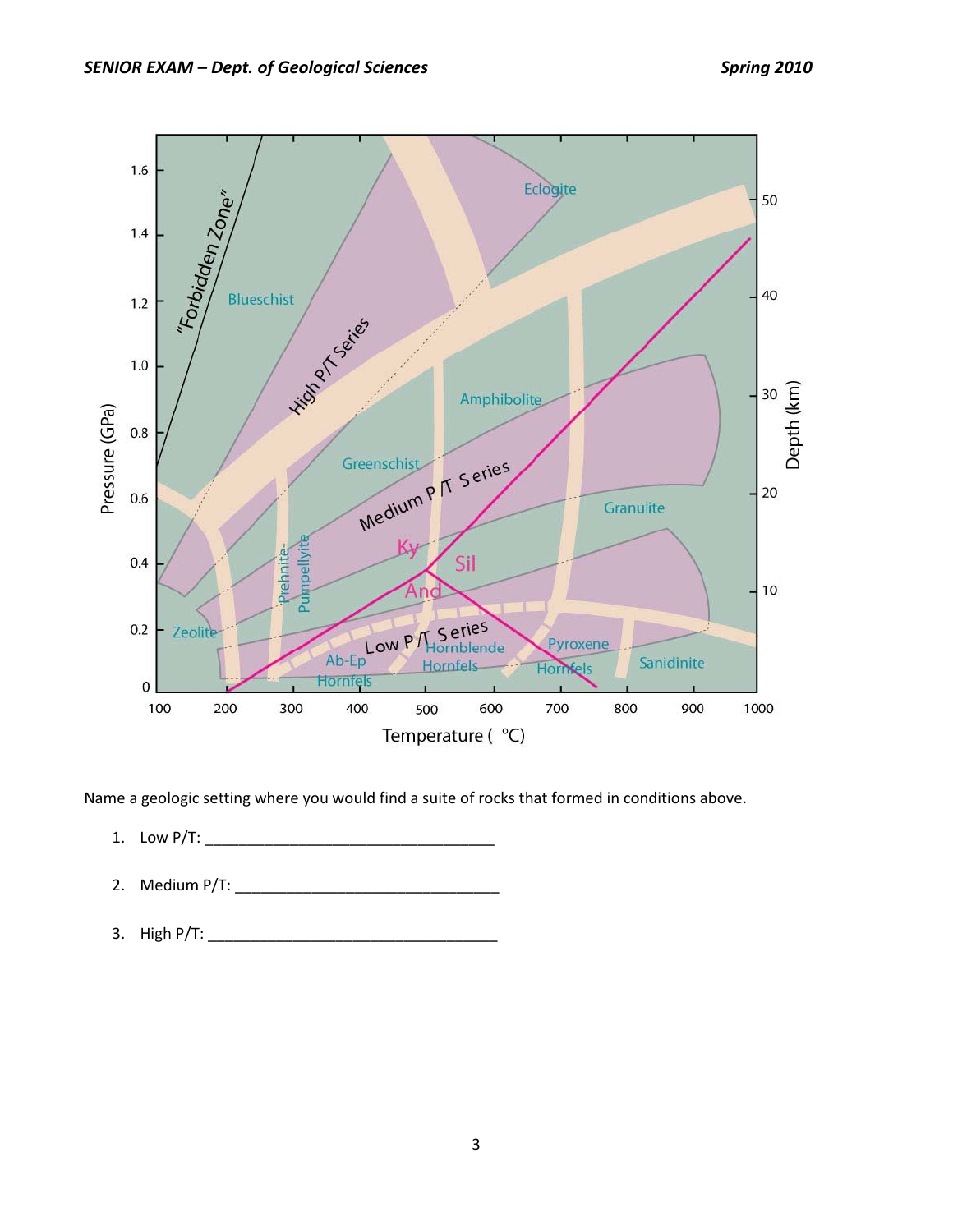A meandering stream flowing to the south is shown in the figure below. Label the following features on the diagram:

- A. Cutbank
- B. Point Bar
- C. Site of future meander cut-off
- D. Site of future oxbow lake
- E. Place where the channel x-section shape would resemble



- F. Draw a new channel that would result from natural migration of the channel
- G. Place where the channel shape would resemble

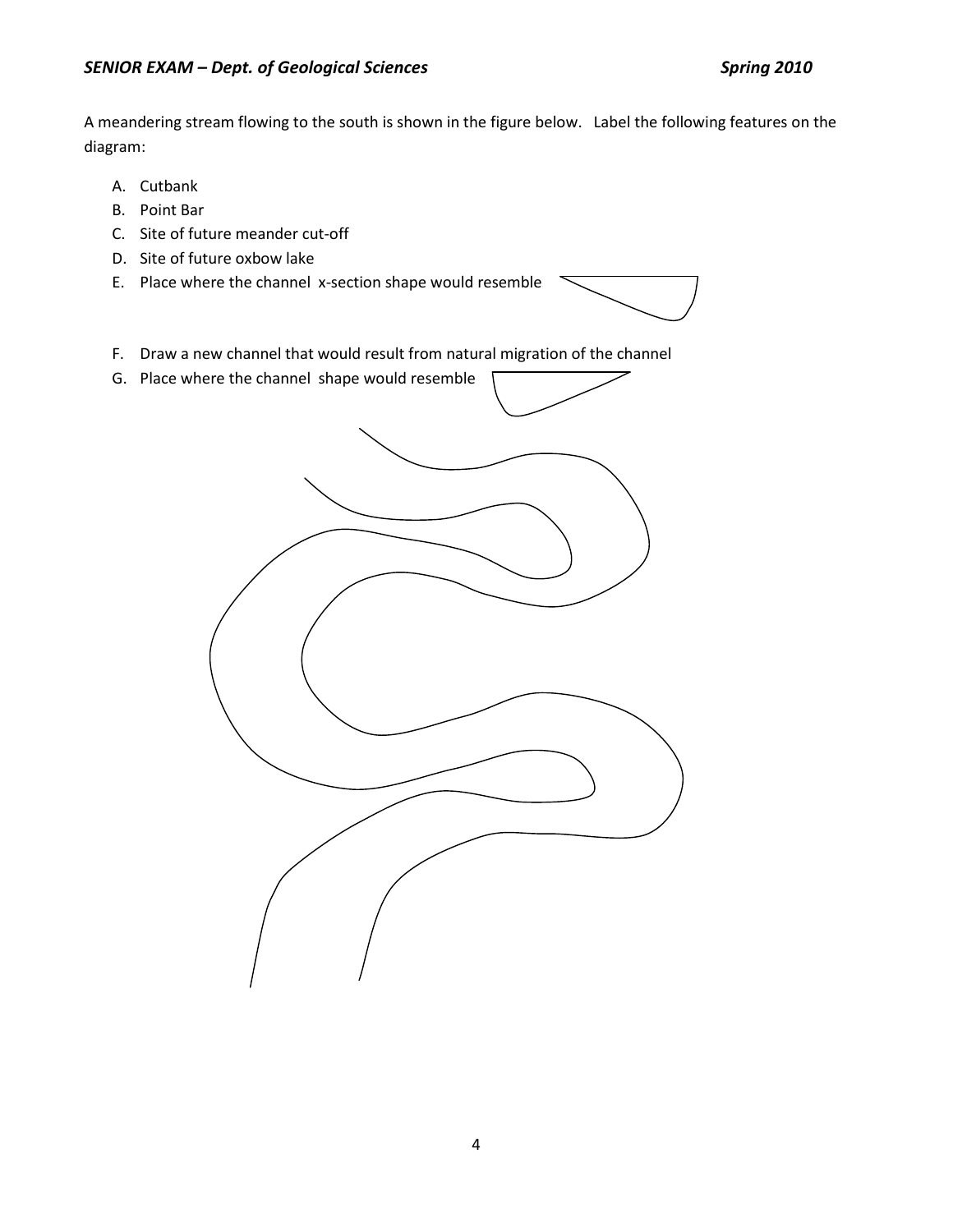

Name a number that corresponds to each of the landforms listed below:

| <b>Recessional Moraine</b> |
|----------------------------|
| <b>Braided Stream</b>      |
| Esker                      |
| Outwash Plain              |
| Drumlin                    |

What are the characteristics of each of the following glacial deposit types?

Outwash deposits:

Glacial till:

Lake deposits: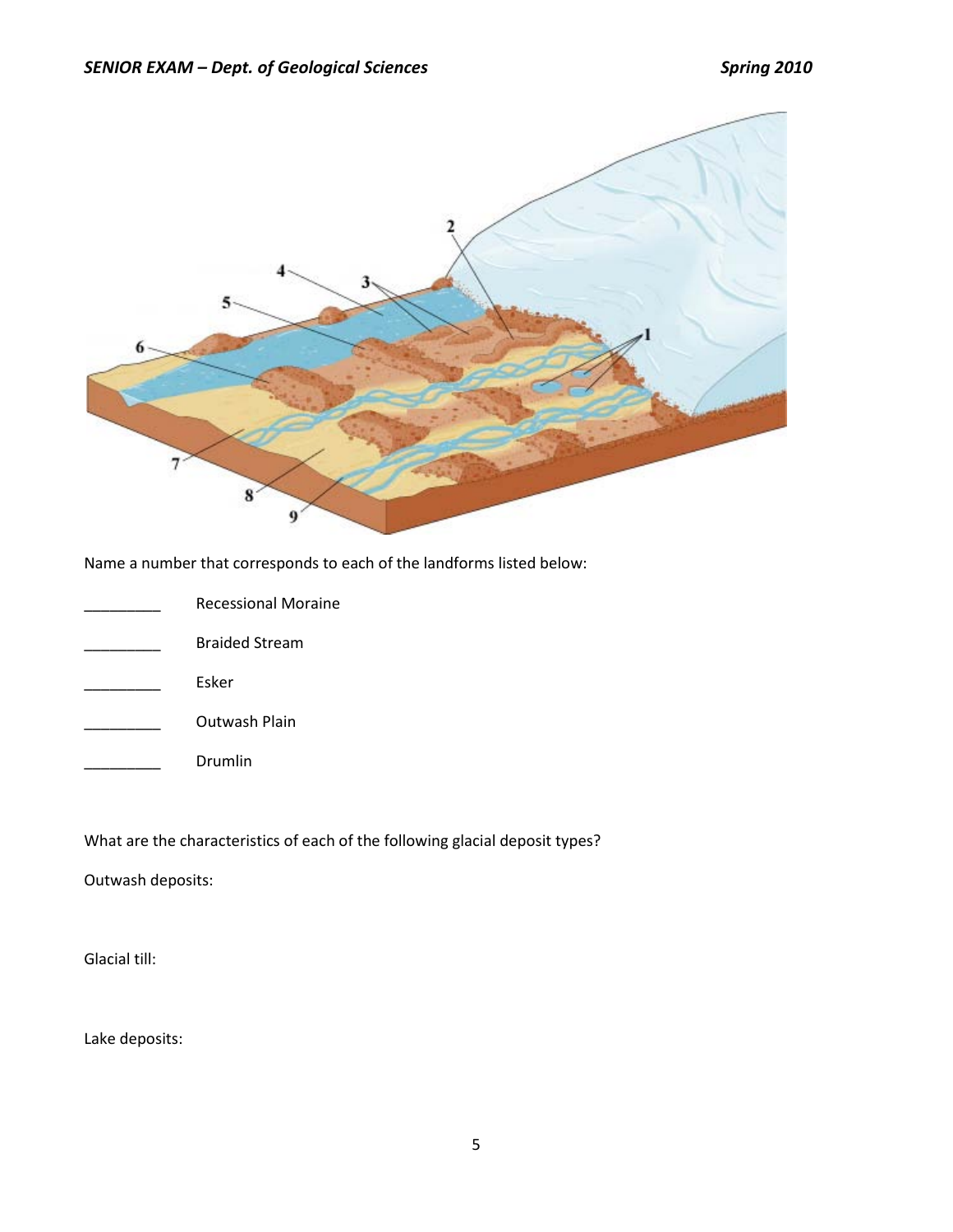1. When recessional moraine ridges were deposited in Michigan, the forward motion of the ice was (circle answer below) by the melting (ablation) of ice from the terminus of the ice

sheet.

- A. Greater than
- B. Balanced by
- C. Less than
- 2. The last glacial maximum, when there was approximately a mile thick ice sheet covering Michigan, occurred \_\_\_\_\_\_\_\_\_\_\_\_\_\_\_\_\_\_\_\_\_\_\_ years ago.
- 3. At that time sea level was 400 feet lower/higher (circle one) than it is today.
- 4. At that time atmospheric CO2 levels were about 200 ppm lower/higher (circle one) than it is today.
- 5. We know about CO2 levels based on analyzing (circle one):
	- A. Microfossils in marine sediments
	- B. Coral Reef
	- C. Gas bubbles in ice cores
- 6. For the last 1 million years, glacial-interglacial (cold/warm) cycles have occurred about every (circle one);
	- A. 10,000 years
	- B. 50,000 years
	- C. 100,000 years
	- D. 250,000 years
- 7. Which factor is likely most responsible for the glacial-interglacial cycles of the past 1 million years
	- A. Changes in solar output
	- B. Milankovitch cycles (subtle variations of Earth's orbital parameters)
	- C. Volcanic eruptions
	- D. Tectonic uplift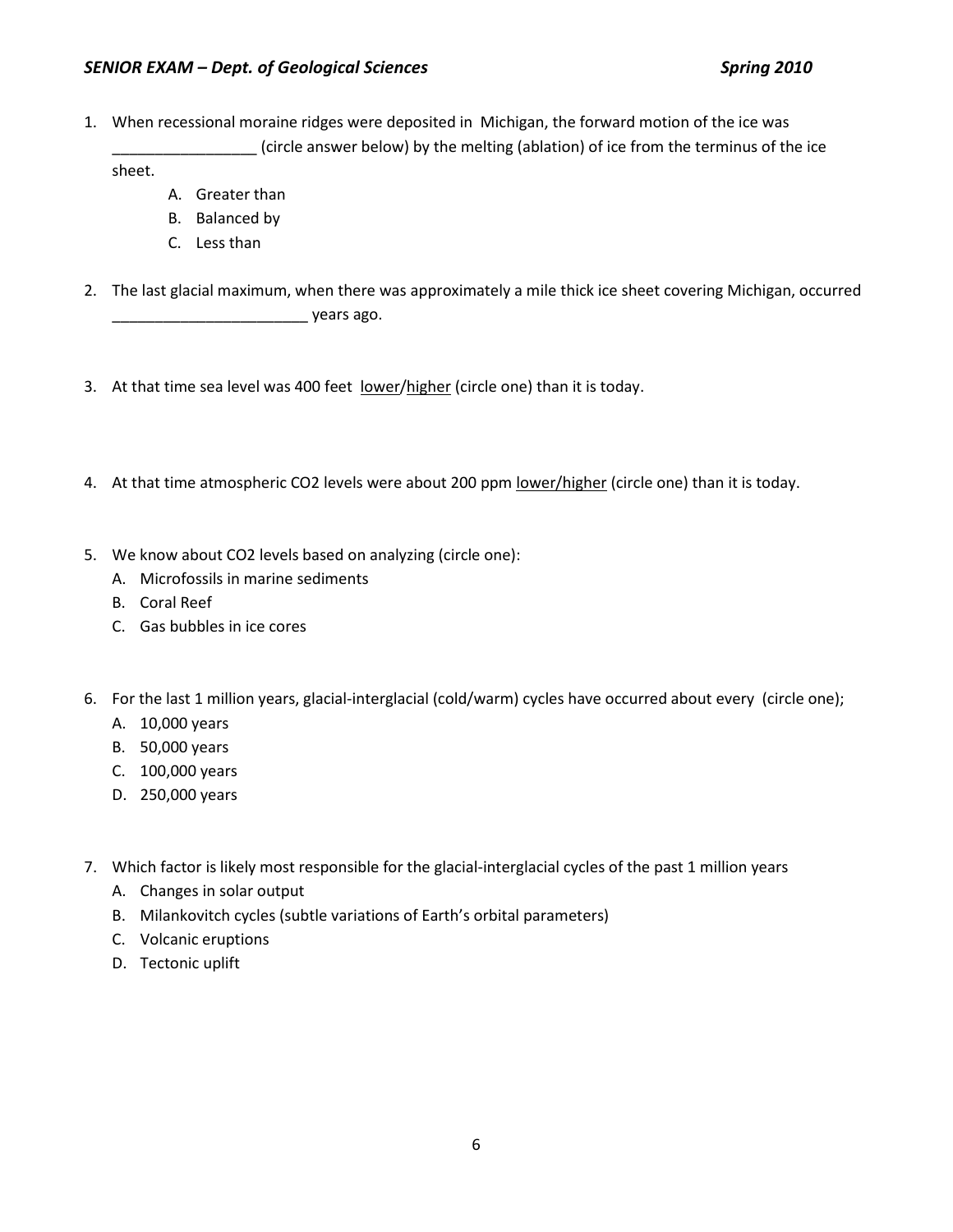

Examine the cross-section of the Grand Canyon above and answer the following questions.

# **Unconformities**

- 1. Three unconformities are present, which one would most likely have the greatest amount of time missing (give formations above and below)?
- 2. If the Muav Limestone is Cambrian and the Temple Butte is Devonian, what Periods are missing at this unconformity?
- 3. What kind of unconformity is present between the Shinumo/Dox/etc. and the Tapeats Sandstone.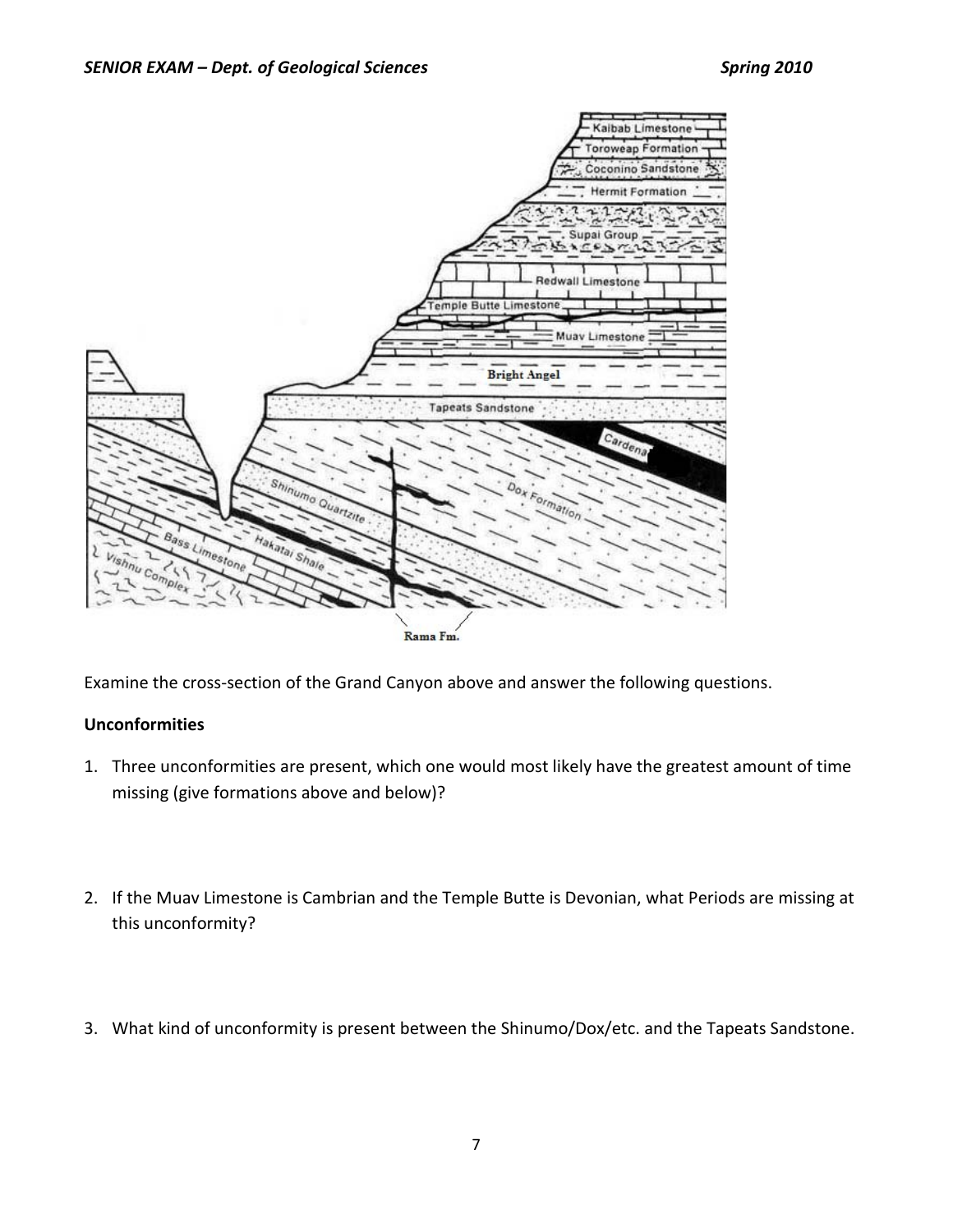### **Igneous Rocks**

- 1. Of the samples of rock provided, which one is the most likely lithology for the (Rama) intrusion shown (give rock number and lithology)?
- 2. What kind of intrusion is the Rama within the Hakatai Shale?
- 3. What kind of intrusion is the Rama within the Shinumo Quattzite?
- 4. If the Cardena Formation is a lava flow and is associated with the Rama Formation, which of the rock samples provided would be the most likely lithology for this unit (give rock number and lithology)?

### **Geochronology**

- 1. If the Cardena lava flows are dated at 1025 Ma and the Rama Formation is dated at 1040 Ma, what is the absolute age of the Dox Formation?
- 2. What Geologic Time Scale interval would that be? \_\_\_\_\_\_\_\_\_\_\_\_\_\_\_\_\_\_\_\_\_\_\_\_\_\_\_\_
- 3. If the Redwall limestone is Mississippian in age and the overlying formations represent the next two periods, what is the age (period) of the Kaibab Limestone?

### **Stratigraphy/Sedimentary Geology**

- 1. Does the Cambrian sequence of the Tapeats-Bright Angel-Muav represent a transgressive or a regressive sequence?
- 2. If the Supai Formation represented semi-arid fluvial deposition, which of the samples provided would represent its most likely lithology (give rock number and lithology)?
- 3. Since the Supai is 230 m thick and was deposited over 5 million years, calculate its NSAR (Net Sediment Accumulation Rate) in m/my.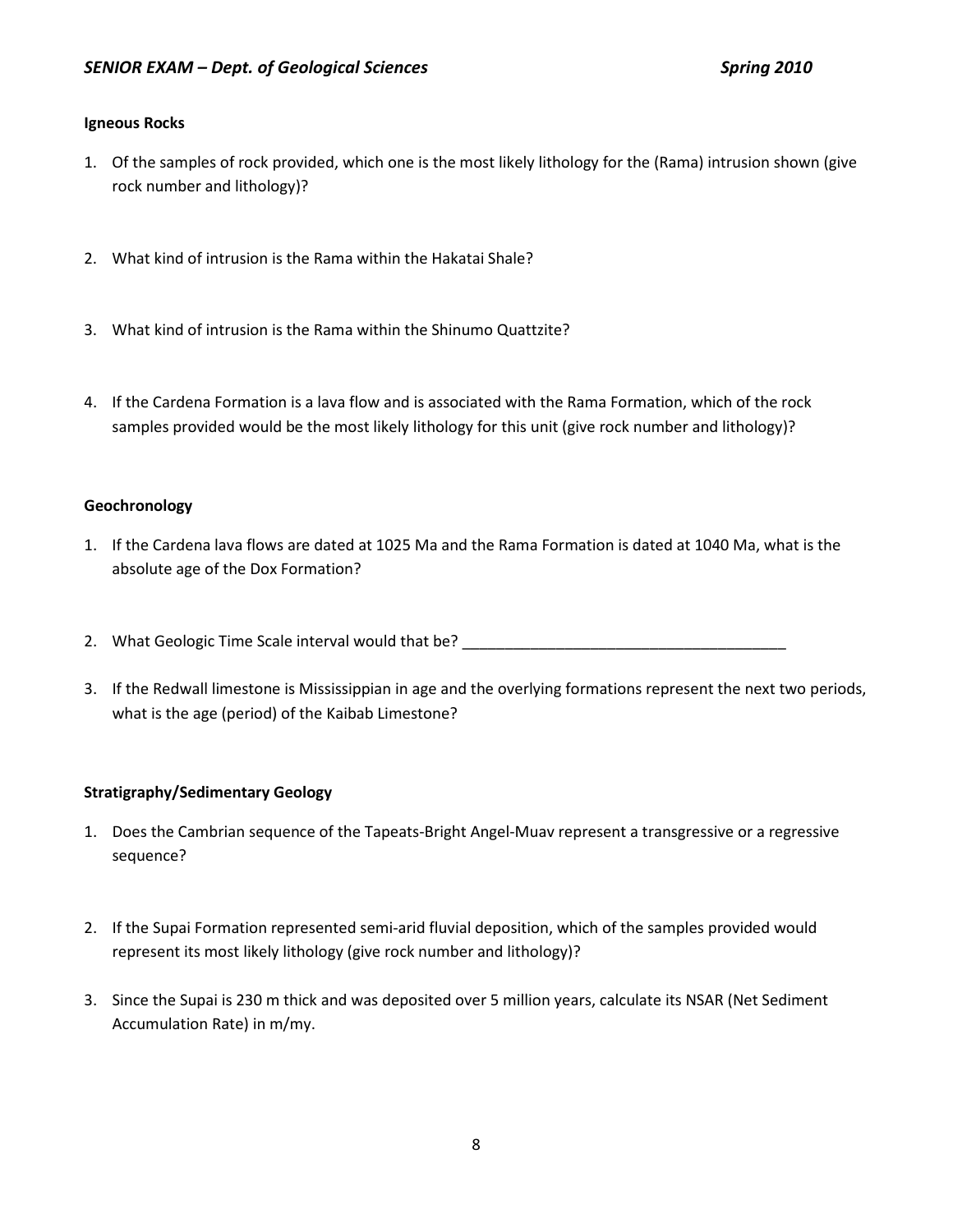### *SENIOR EXAM – Dept. of Geological Sciences Spring 2010*

4. Since it is at the base of a marine sequence, which of the rock samples provided would most likely represent the Tapeats Sandstone (give rock number and lithology)?

What sedimentary structure(s) would you likely find in this unit?

5. If the Coconino Sandstone represents a desert deposit, which of the rock samples provided would most likely represent this formation?

What sedimentary structure would you likely find in this unit?

What sedimentary texture(s) would characterize this unit?

#### **Paleontology**

- 1. What would be the most likely invertebrate fossil group present in the Tapeats-Muav sequence (circle one)?
	- a. Clams B. Trilobites C. corals D. ammonoids
- 2. What would be the most common fossils in the Redwall Limestone (circle one)?
	- a. crinoids and brachiopods b. trilobites and snails c. clams and oysters
- 3. Terrestrial vertebrate trackways are common in the Supai and Coconino formations. These would most belong to (circle one):
	- a. mammals and lizards b. dinosaurs c. amphibians and synapsid reptiles

#### **Regional Geology**

- 1. The Grand Canyon is part of
	- a. The Rocky Mountain Foreland b. The Colorado Plateau c. The Stable Platform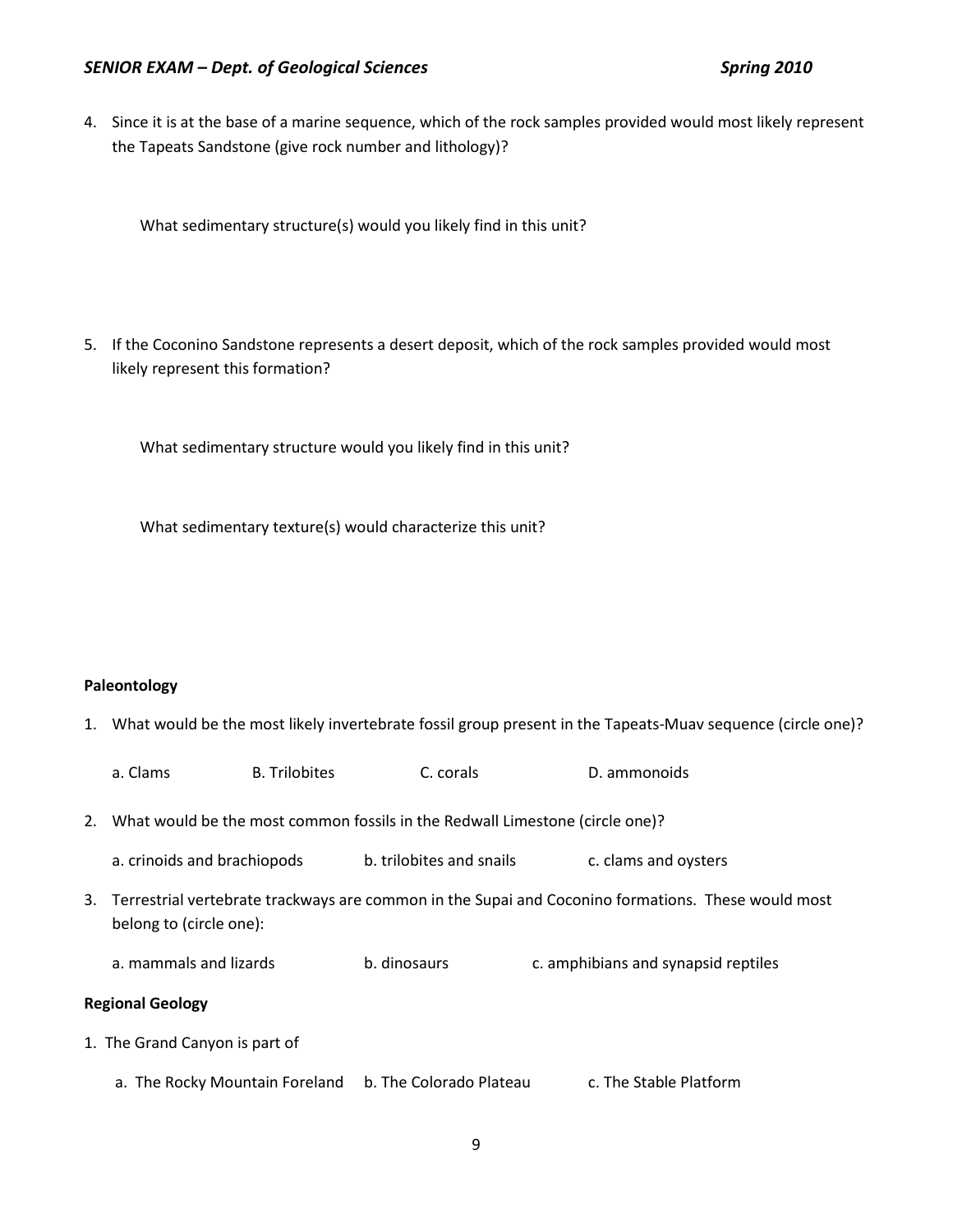- 2. What geologic province is located along the southern and western border of the region?
	- a. The Rocky Mountain Overthrust Belt b. The Basin and Range c. The Columbia Plateau



Examine the map of Pangaea above and answer the following questions.

- 1. What Period would this plate reconstruction represent?
- 2. Label the 5 continental masses indicated.

Collectively, these 5 southern continental masses are called what? \_\_\_\_\_\_\_\_\_\_\_\_\_\_\_\_\_\_\_\_\_\_\_\_\_\_\_\_\_\_\_\_\_

- 3. During which Period did this supercontinent begin to break-up? \_\_\_\_\_\_\_\_\_\_\_\_\_\_\_\_\_\_\_\_\_\_\_\_\_\_
- 4. By the end of what Period had all of the modern continental masses separated?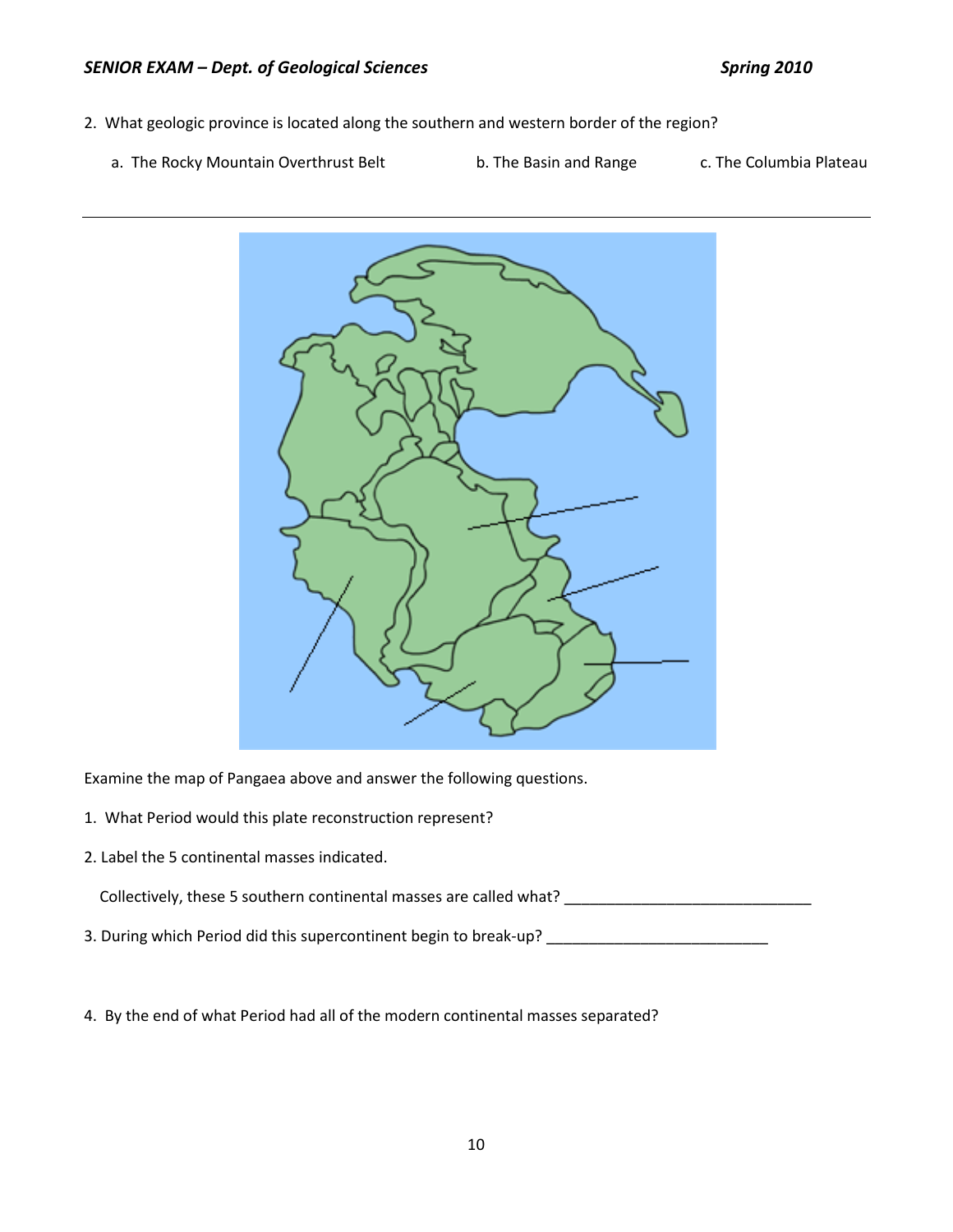### **Bedrock Geology of the West Portion of the Southbury Quadrangle, Connecticut**

1. How would you know the Pomeraug Fault existed, even if it wasn't named on the map?

2. Look at the Pomeraug Fault in the NW corner of the map. How would you know that the east side moved up relative to the west, even without the U and D?

3. What other information do you need in order to determine if this is a normal or a reverse fault?

#### **Geologic Map, Millersburg Quadrangle, PA**

1.Look in the southwest corner of the map. If the Oriental Fault dips to the north, what kind of dip-slip fault is it?

- 2. a. Name the type of fold that lies immediately to the north of the Oriental fault.
	- b. What two lines of evidence led you to this conclusion?

- c. In which direction does it plunge?
- d. Between which two time periods must the folding seen on this map have occurred?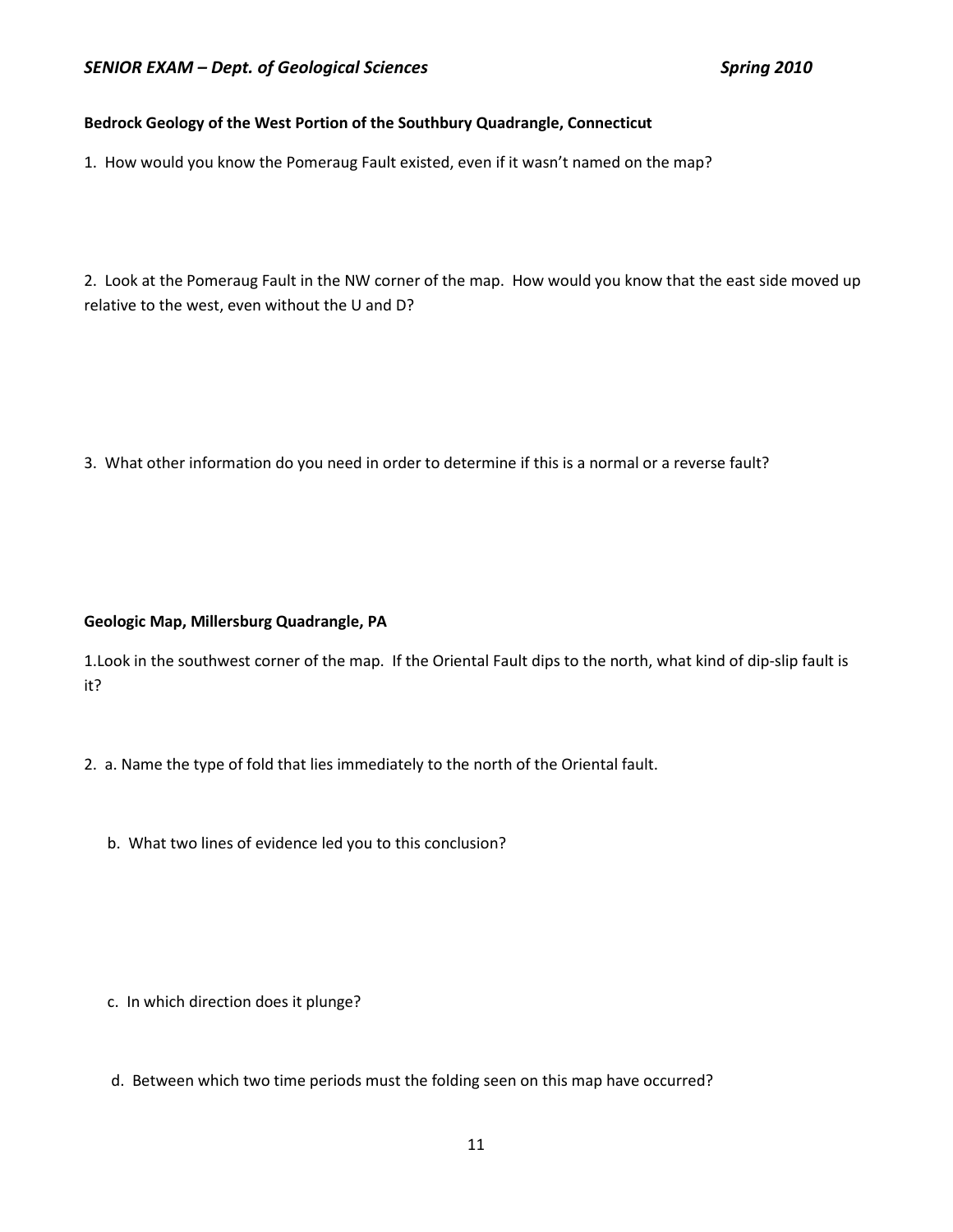

www.nagt.org/files/nagt/ jge/abstracts/Girty\_v50n5p559.pdf

- 6. The unnamed marked line on the diagram above has a stretch of 1. What does this mean for its change in length – did it get longer, shorter, or stay the same?
- 7. Given what you just learned about stretch, the value of the stretch for line R must be (circle the best choice):
	- a. Less than zero
	- b. Greater than zero
	- c. Greater than 1.
- 8. What is the stress acting on a plane  $1 \text{ m}^2$  in area at a depth of 10 km, if the density of the rock above that plane is 3,000kg/m<sup>3</sup>?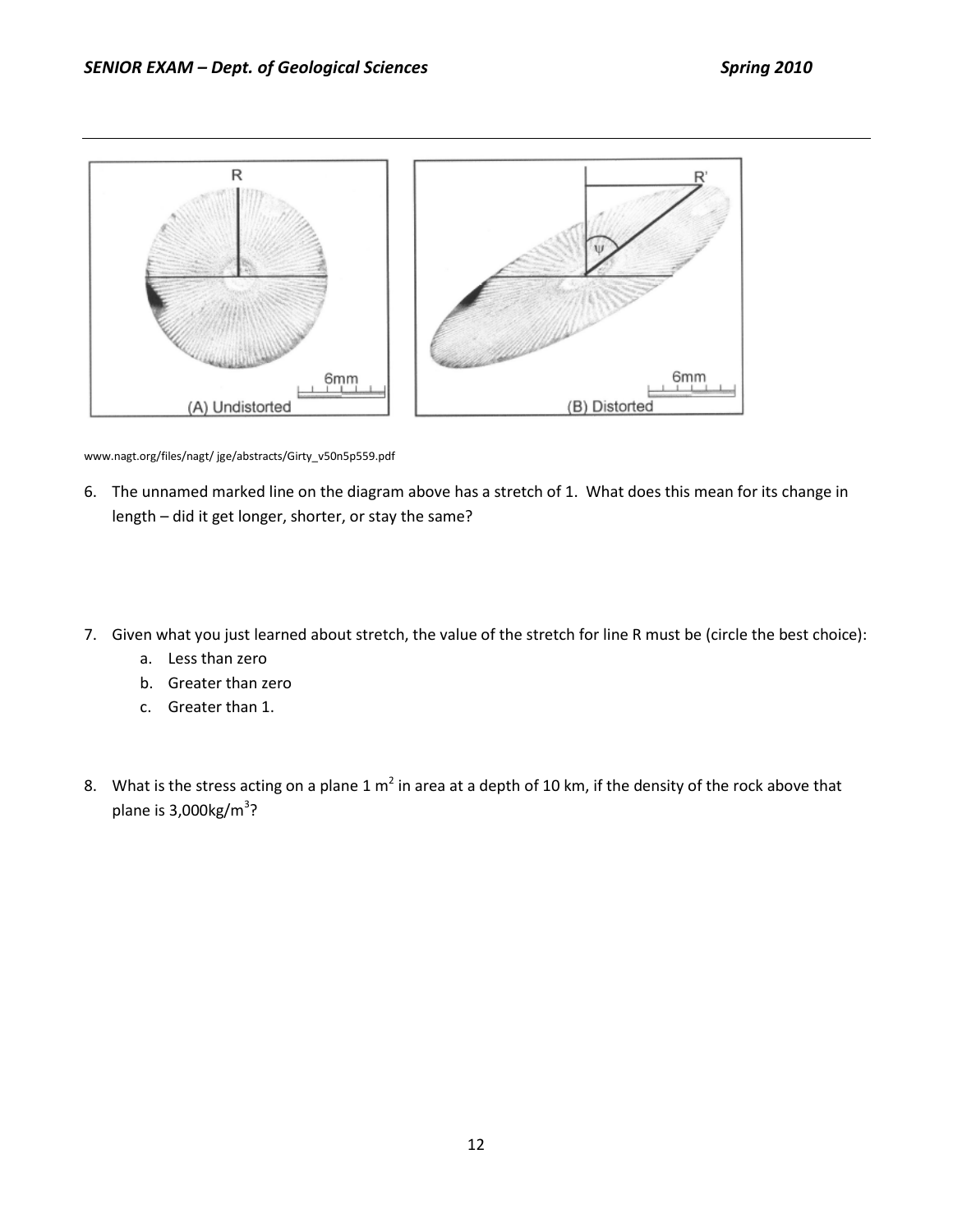- 9. You discover an isolated rock outcrop on you property that is rectangular in shape and is 3 m wide, 2 m high, and 1.5 m deep.
	- a. What is the volume of the rock outcrop? (show work)

b. Assuming the rock has a density of 2.7 g/cm<sup>3</sup>, what is the mass of the outcrop in kilograms? (show work)

c. If the rock contains 0.5 wt.% of ore, what is the mass of ore it contains? (show work)

d. If the ore is valued at \$1200/kg, how much is it worth? (show work)